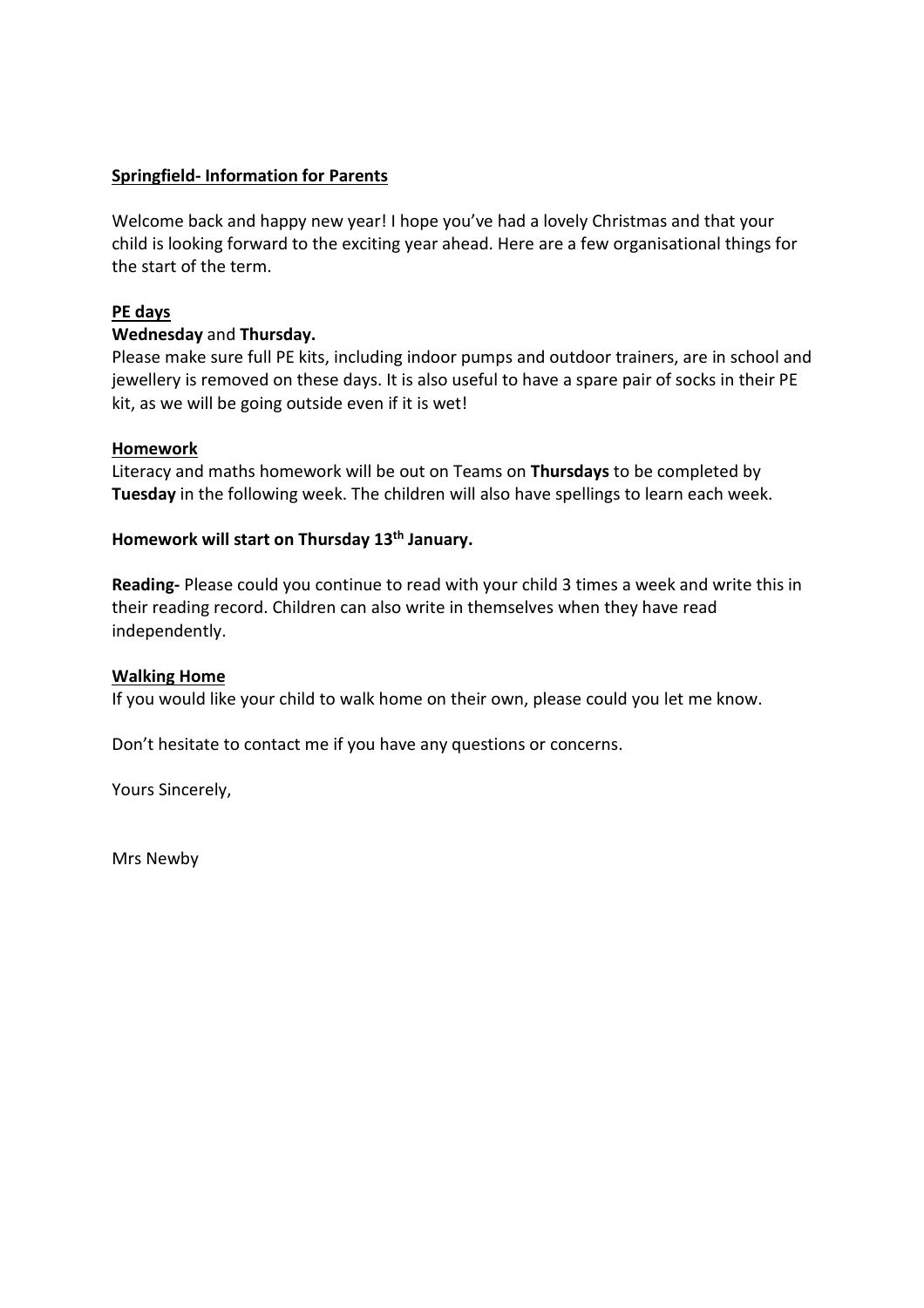This term our topic is the Middle East, with a particular focus on: Baghdad's role in early Islamic civilisation; geographical features of Iraq and the surrounding area and migration and refugees.

#### English

Our English lessons will be linked to our class book: The Boy at the Back of the Class by Onjali Q. Rauf. We will begin by writing formal letters and then our focus will be on descriptive writing. We will continue with our whole class reading and SPAG (Spelling, Punctuation & Grammar) sessions.

#### Mathematics

Year 5s will begin with a focus on written methods for multiplication and division. This will regularly be applied to a range of problem solving and reasoning scenarios. We will then begin our work on fractions; finding equivalent fractions, converting between improper fractions and mixed numbers, comparing and ordering fractions, and adding and subtracting fractions.

Year 6s will begin with a focus on decimals and percentages. We will: multiply and divide decimals by 10, 100 & 1,000; multiply decimals by whole numbers; convert between decimals, fractions and percentages; and find percentages of amounts. After that, we will move onto algebra; finding rules, forming expressions, using formulae, and forming and solving equations.

#### Science

In science, we will be studying life cycles of living things. We will start by looking at reproduction plants. We will then find out about Jane Goodall's work with chimpanzees, followed by metamorphosis in insects and amphibians. Finally, we will compare what we have learned with the life cycle of birds.

### Computing

In computing, we will be coding. We will start by planning and coding a game, which involves a timer and scoring. We will then learn about and practise using functions. After this, we will find out about ways to include interactivity in programming. Finally, we will code a text-based adventure game.

#### History

As I mentioned earlier, we will be finding out about Baghdad's role in early Islamic civilisation. We will compare life in Baghdad with life in Europe circa AD900. We will go on to learn about the House of Wisdom and how it became a centre for learning.

#### **Geography**

In geography, we will be considering some of the key geographical features of Iraq and why people may have settled there. We will then go on to the role of war in the migration of people and the difficulties faced by refugees.